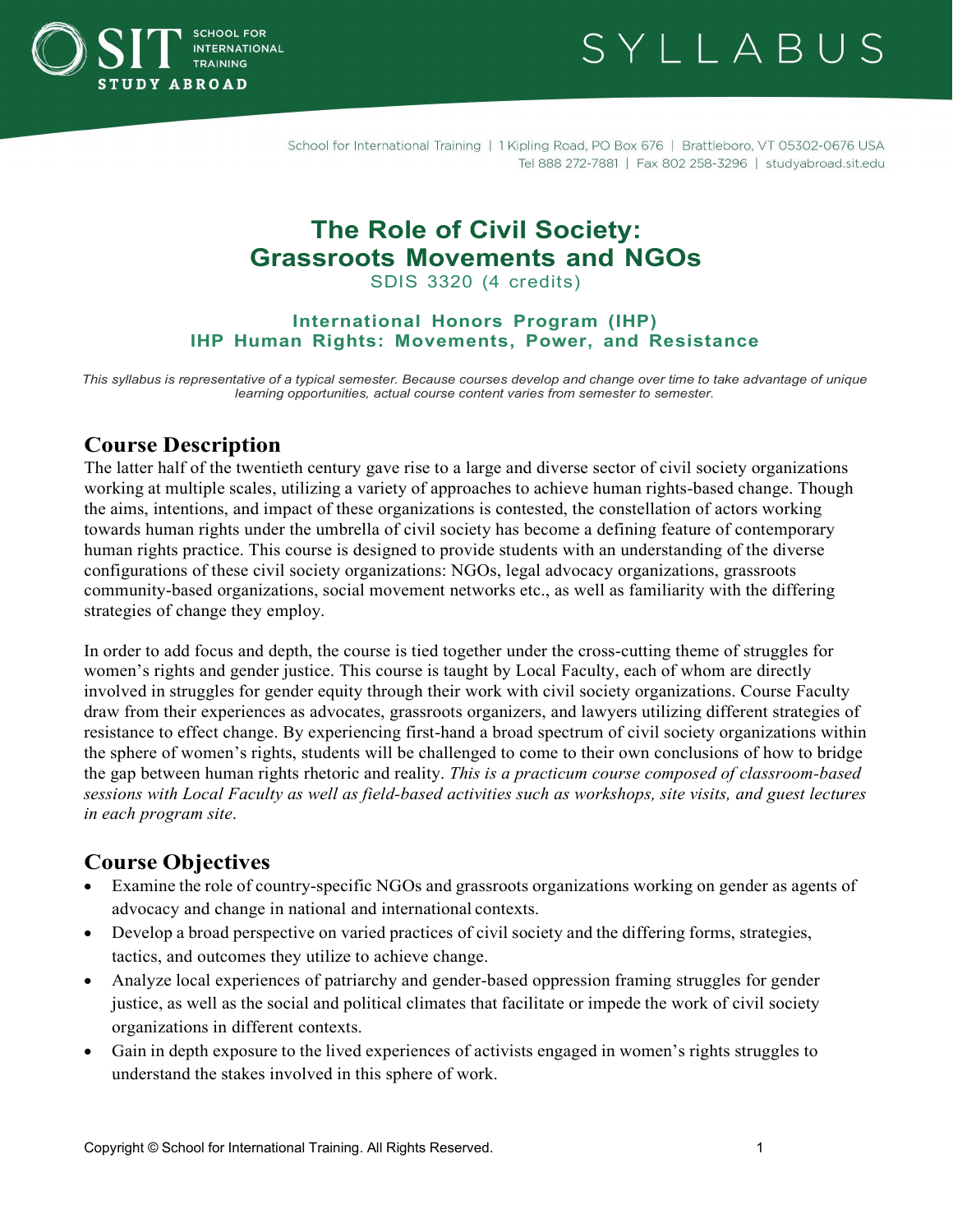• Cultivate skills relevant to organizing and advocacy work through field-based assignments, including: group facilitation, public presentation, and group collaboration.

## **Course Methodology**

Designed as a practicum, the course will combine classroom-based sessions with Local Faculty and an array of field-based activities designed to broaden the group's exposure to civil society practices. Field activities include guest lectures and panels with scholars and practitioners of gender justice, and site visits to women's organizations working in both urban and rural settings. In each country visited, field activities culminate in a final case study assignment. For this assignment, students divide into small groups and examine a different contemporary women's rights issue or case being addressed by local organizations. Following the site visit, students work collaboratively on a participatory presentation or 'teach-in' to share their analysis and experience with the rest of the group.

## **Course Requirements**

Required readings, compiled on eReserves through SIT, will be available before the start of the program. Supplementary readings and sources, listed at the end the syllabus, are provided for further reference and to better understand the course content. Students are expected to complete the required readings before each class unit and to use them in fulfilling assignments. Students should explore local resources, such as newspapers and television, and take the initiative in seeking out other material.

## **Assignments**

### *Case Study -- Teach-In (20 Points per Country)*

In each country, Local Faculty have designed a set of case studies where students split into small groups and focus on different gender justice initiatives. The case study entails undertaking an in-depth look at a particulartopic over a few days, and will culminate in a 30-minute group teach-in. Case studies may involve a small group visit to women's organizations, conversations with NGO workers, rigorous study of a contemporary legal case, and/or a multiple-day excursion to a rural village.

During the case study, student groups will collaborate to gather information, develop a conceptual analysis of the topic at hand, and then convey what they learned to their peers through a group facilitated teach-in. Each group will have 30 minutes total for their Teach-in and is encouraged to be creative with the design and format of their session. Case Studies begin with a briefing by the Local Faculty where students are given background information on case study options and are split into research groups. In each country, students will be split into different groups at random.

Each case study counts equally as (20%) of your overall grade in the course. Case study Teach-ins are graded by Local Faculty based on a shared rubric. In addition, students provide peer feedback for each case study group. See full assignment description at the end of the syllabus.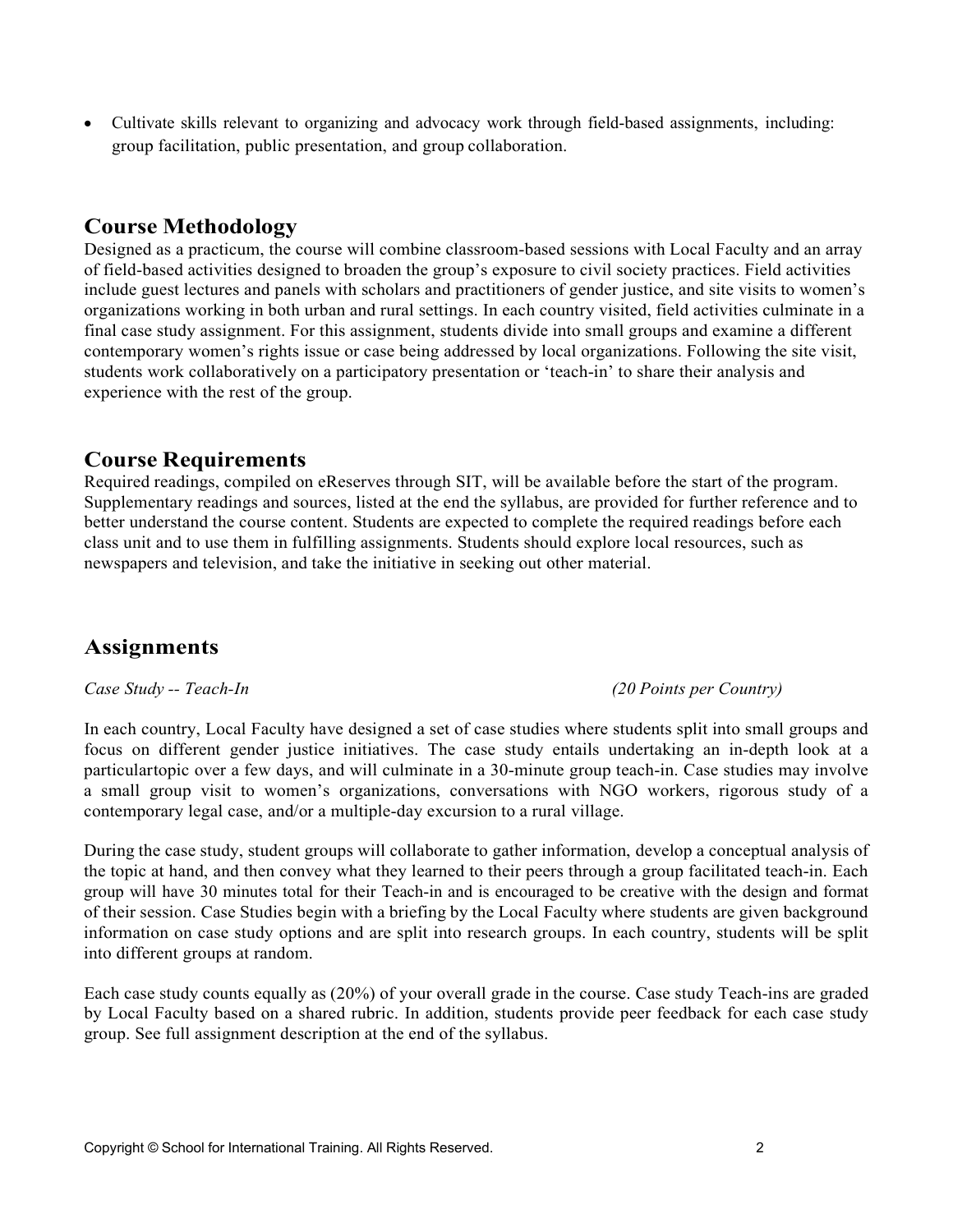*Case Study – Written Assignment (10 Points per Country)*

In addition to the group Teach-in, each case study group is expected to develop a short, written piece (approximately two to three pages double spaced) that is submitted to Local Faculty. The piece should be written for a public audience, using a format used by civil society practitioners, such as an Op-Ed, Policy Brief, Advocacy Materials, Legal Brief etc. However, the exact format of the written assignment can vary by group and by country. Each group should discuss the format of their written piece with Local Faculty before submitting the assignment.

*Assignment Percentages of Course Grade*

Case Study – Teach-in

- Case Study Teach In Nepal  $= 20\%$
- Case Study Teach In Jordan =  $20\%$
- Case Study Teach In Chile =  $20\%$

Case Study – Written Assignment

- Case Study Written Assignment Nepal =  $13\%$
- Case Study Written Assignment Jordan =  $13\%$
- Case Study Written Assignment Chile =  $13\%$

## **Course Organization and Required Reading**

*I. Introductory Materials and US Comparatives*

### **Session 1: By Any Means, By All Means: Building 'Freedom Dreams' in (and alongside) the Black Radical Tradition**

Kelley, R. (2002) Preface & "'When History Sleeps': A Beginning," in Freedom Dreams: The Black Radical Imagination (Boston: Beacon Press, 2002), vii-12.

Whitfield, E. (2018) "What must we do to be free? On the building of Liberated Zones." Prabuddha: Journal of Social Equality, [S.l.], v. 2, n. 1, p. 45-58, nov. 2018. ISSN 2576-2079. Available at: <http://prabuddha.us/index.php/pjse/article/view/23>

Boggs, G.L. (2010). "The Power Within Us to Create the World Anew: A Discussion with Grace Lee Boggs," interview by Stevie Peace in *Uses of a Whirlwind: Movement, Movements, and Contemporary Radical Currents in the United States*, edited by Team Colors Collective, pp/. 347-362.

Please familiarize yourself with the "Platform" of the Vision 4 Black Lives: https://policy.m4bl.org/platform/**,** AND please familiarize yourself with at least ONE of the "Demands"

Please familiarize yourself with the Southern Movement Assembly's "Southern Movement Blueprint": <http://southtosouth.org/blueprint-purpose/>

40%

60%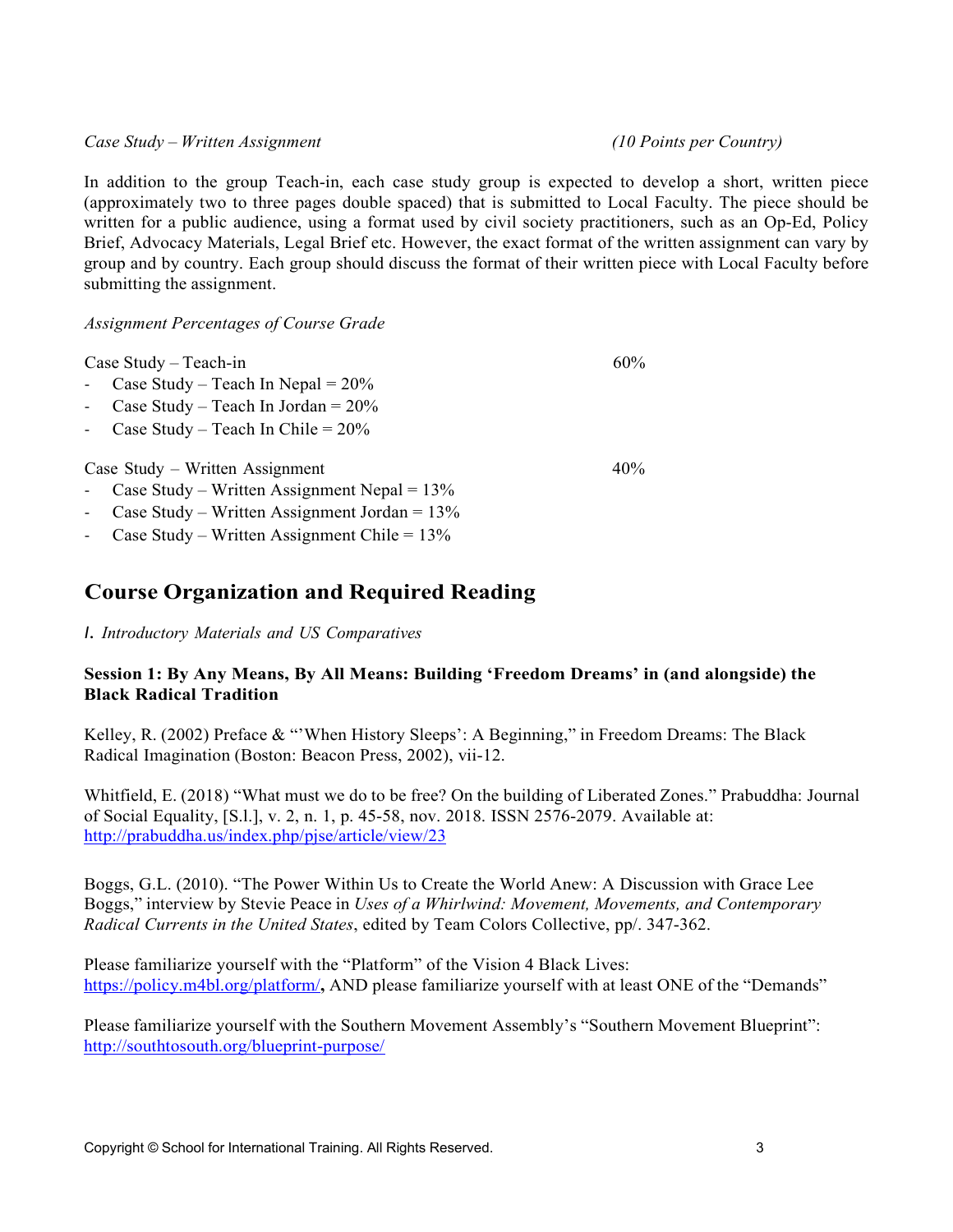Watch: Woodard Henderson, A.L. (2018), Keynote Address for Mountain State Racial Justice Summit, November 30, 2018, https://scontent-atl3-1.xx.fbcdn.net/v/t42.9040- 29/10000000\_705210459879269\_721512213185036288\_n.mp4?\_nc\_cat=107&efg=eyJ2ZW5jb2R lX3RhZyI6InNkIn0%3D&\_nc\_ht=scontent-atl3- 1.xx&oh=30b4b79c90205ef1d2e08a32470bb4b3&oe=5C3C043B, Begins at 12:30

Watch: "Ain't You Got a Right" https:/[/www.youtube.com/watch?v=L\\_qJR3YVyy4](http://www.youtube.com/watch?v=L_qJR3YVyy4) (arranged & performed by Guy & Candie Carawan)

*Additional Recommended Readings are listed at the end of the syllabus*

*II. Nepal*

### **Session 2: Human Rights and the Role of Civil Society in Nepal**

Kaviraj, S., & Khilnani, S. (2001). *Civil society: history and possibilities*. Cambridge University Press. pp. 1-7, and pp. 287-323

Basnet, C. (2012). Three Faces of Civil Society Activism in Nepal. *New Angle: Nepal Journal of Social Science and Public Policy*, *2*(1), 13-22.

Shrestha, C. H., & Adhikari, R. (2010). Antipolitics and Counterpolitics in Nepal's Civil Society: The Case of Nepal's Citizens' Movement. *Voluntas: international journal of voluntary and nonprofit organizations*, *21*(3), 293-316.

### **Session 3: The Movement for Dalit Rights in Nepal**

Aahuti (2005) 'Hindu Feudalism, State Restructuring, and Dalit' in *Representation of Dalits in State Restructure in Nepal.* Samata Foundation, Kathmandu.

Aahuti (2015) 'Bullied Every Time' in *The Record*, Kathmandu Nepal. Available at: https:/[/www.recordnepal.com/perspective/opinions/bullied-every-time/](http://www.recordnepal.com/perspective/opinions/bullied-every-time/)

### **Session 4: Gender and Social Inclusion in Nepal**

World Bank. 2006. *Unequal citizens: gender, caste and ethnic exclusion in Nepal (Vol. 2). Chapter 1.* Washington, DC: World Bank. Available at: <http://documents.worldbank.org/curated/en/201971468061735968/pdf/379660Nepal0GSEA0Sum> mary0Report01PUBLIC1.pdf

Nowack, S. (2015). 'Gender Discrimination in Nepal and How Statelessness Hampers Identity Formation'. *Institute on Statelessness and Inclusion*.

Tamang, S. (2000). Legalizing state patriarchy in Nepal. *Studies in Nepali History and Society*, *5*(1), 127- 156.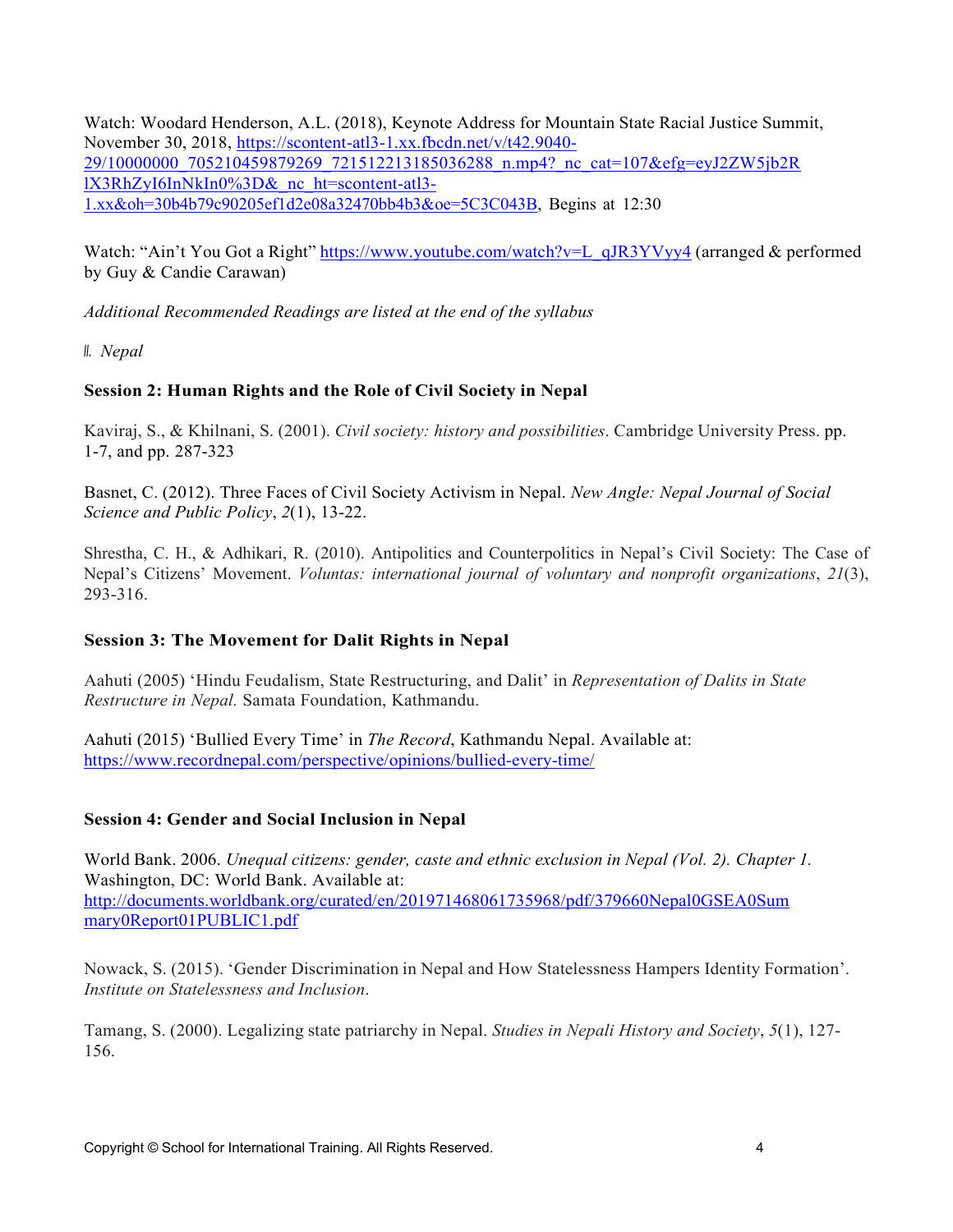#### *III. Jordan*

#### **Session 5: Civil Society & Women's Rights in Jordan: History and Context**

Al-Atiyat, I. (2003). Ch. 2 *The Women's Movement in Jordan* (Doctoral dissertation, Freie Universität Berlin). pp. 55-90

Available at: [http://www.diss.fuberlin.de/diss/servlets/MCRFileNodeServlet/FUDISS\\_derivate\\_000000001001/0](http://www.diss.fuberlin.de/diss/servlets/MCRFileNodeServlet/FUDISS_derivate_000000001001/0) 4\_Chapter2.pdf;hosts=

#### **Session 6: Islamic Feminism(s)**

Wadud-Muhsin, Amina (1992) *Qur'an and Women*. Penerbit Fajar Bakti, 1992

Abu-Lughod, L. (2002). Do Muslim women really need saving? Anthropological reflections on cultural relativism and its others. *American anthropologist*, *104*(3), 783-790.

#### **Session 7: Law and Practice: Legal Impediments to Women's Empowerment, and Role of Civil Society Organizations**

Al-Sharari, S. & Al Khatib, S. "The Legal Framework and Women Status in the Hashemite Kingdom of Jordan", Published by Canadian Center of Science and Education

Human Rights Watch Report, Guests of the Governor Administrative Detention Undermines Rule of Law in Jordan, 2009 (pages 7-29) Available at: https:/[/www.hrw.org/sites/default/files/reports/jordan0509webwcover.pdf](http://www.hrw.org/sites/default/files/reports/jordan0509webwcover.pdf)

*IV. Chile*

#### **Session 8: The role of the familial narrative in the modern nation-state of Chile**

Franceschet, S. (2003). "State Feminism" and Women's Movements: The Impact of Chile's Servicio Nacional de la Mujer on Women's Activism in Latin America*" Research Review*, 38:1-40.

Thomas, G. (2011). Introduction. *Contesting Legitimacy in Chile: Familial Ideas, Citizenship and Political Struggles 1970-1990*. Pennsylvania State University Press.

*Suggested Readings:*

Jane Jaquette's collection *The Women's Movement in Latin America*

Meredith Turshen's *Engendering Relations of State to Society in the Aftermath*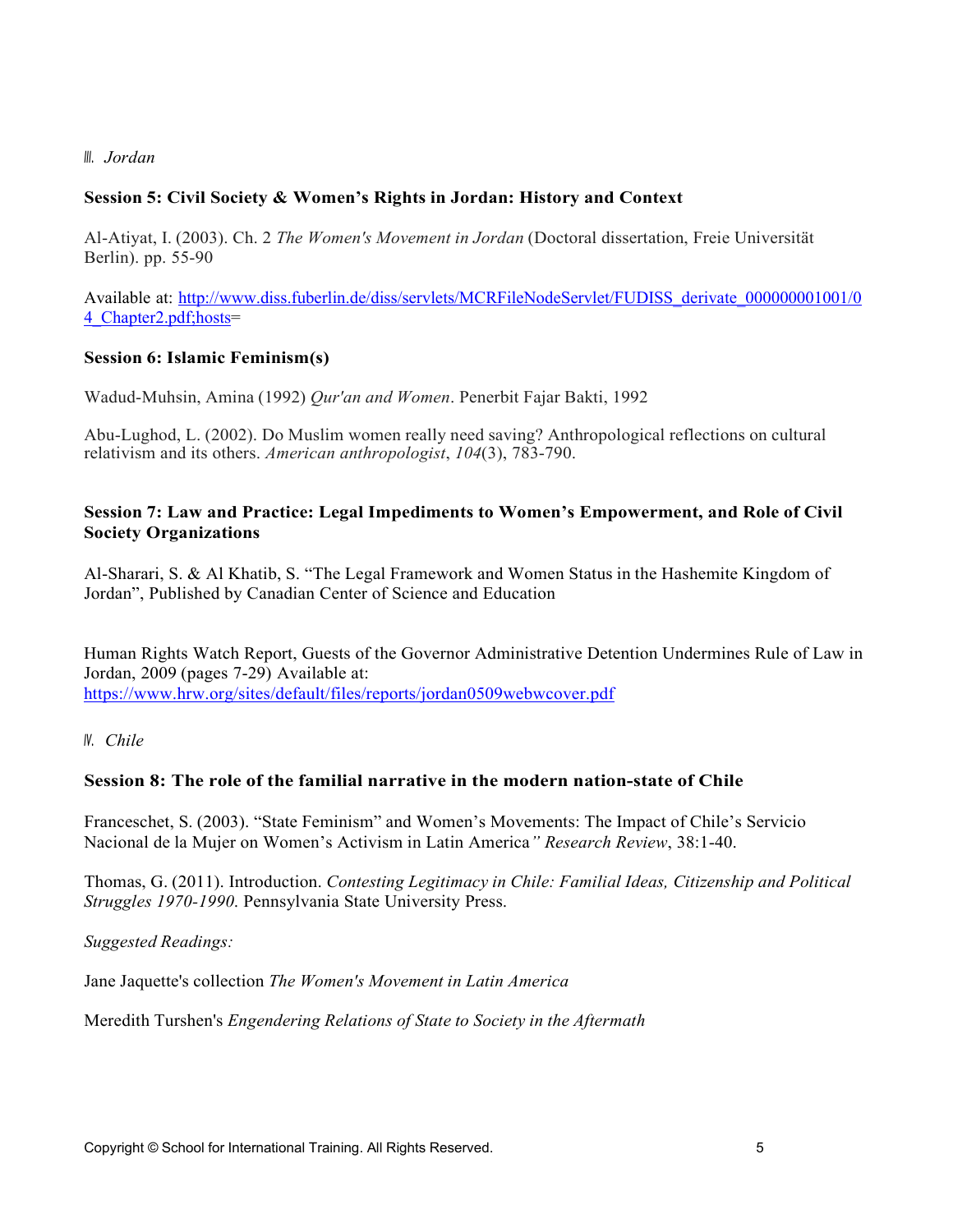### **Session 9: The familial narrative in the body politic of Chile: race, sexuality and the colonial legacy.**

Eggers, M. (2016) Chapter 3,"Structural Violence" in *Embodying Inequality: The Criminalization of Women for Abortion in Chile,* Doctoral Dissertation, Social Work, UConn. pp. 75-107

#### *Suggested Readings:*

Pieper Mooney, J.(2009). *The Politics of Motherhood: Maternity and Women´s Rights in Twentieth Century Chile,* University of Pittsburgh Press (Excerpts).

#### **Session 10: Learning to survive: indigenous women's adaptation to climate change, food security and the struggle against state violence.**

Rivera Cusicanqui, S. (2012). *Ch'ixinakax utxiwa: A Reflection on the Practices and Discourses of Decolonization.* Duke Universisty Press.

Lugones, M. (2008). 'The coloniality of gender' in *Worlds & Knowledges Otherwise, (1), 1-16. Suggested*

#### *Readings:*

Richards, P. (2004). *Pobladoras, Indigenas and the State: Conflicts over Women's rights in Chile*. Rutgers University Press: New Brunswick.

Schild, V. (1998). New Subjects of Rights? Women's Movements and the Construction of Citizenship in the 'New Democracies' in Alvarez, Dagnino and Escobar, 1998, Cultures of Politics/Politics of Cultures: Revisioning Latin American Social Movements. Westview: Boulder

#### **Evaluation and Grading Criteria**

The faculty will grade you on the basis of points and will return written assignments with comments. The range of points will indicate how your work compares with the rest of the class. At the end of the term, your cumulative point score will be calculated to determine your final letter grade for the course. Point grades for individual assignments are not directly correlated to final letter grades, which will reflect your work on assignments in all countries.

It is useful for faculty and students to view final grades in this way. An "A' represents truly outstanding work, exemplifying rigorous analysis, superior insights, and precise presentation. A "B" signifies highly competent work that completes the assignment very well, with considerable thought, reasonable analytical results and an effective presentation. A "C" represents acceptable, work, satisfying the basic requirements, but lacking distinction, original analytical insights or organization. A "D" grade indicates poorly or partially completed work, reflecting a lack of initiative, inconsistent analytical conclusions and/or a disorganized presentation. Pluses and minuses for the four-letter grades indicate better or poorer work. There is no "A+" grade.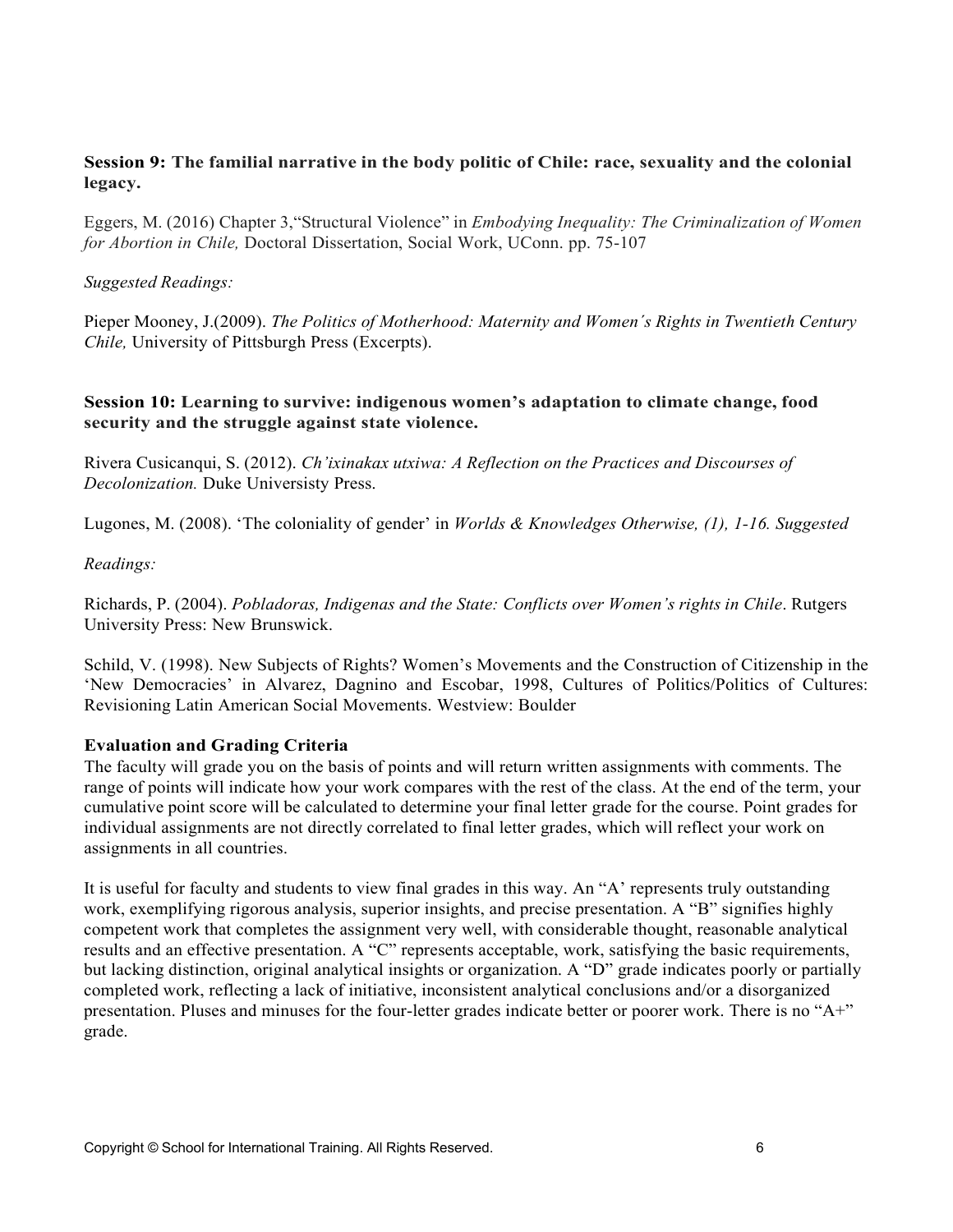| <b>Grading Scale</b>                                                                                        |    |               |          |    |                      |  |  |
|-------------------------------------------------------------------------------------------------------------|----|---------------|----------|----|----------------------|--|--|
| 94-100%                                                                                                     | А  | Excellent     | 74-76%   |    | Average              |  |  |
| 90-93%                                                                                                      | А- |               | 70-73%   | C- |                      |  |  |
| 87-89%                                                                                                      | B+ |               | 67-69%   | D+ |                      |  |  |
| 84-86%                                                                                                      | B  | Above Average | 64-66%   | D  | <b>Below Average</b> |  |  |
| 80-83%                                                                                                      | B- |               | below 64 |    | Fail                 |  |  |
| 77-79%                                                                                                      | C+ |               |          |    |                      |  |  |
| Note: Where decimal points are used in grading, below 0.5 will be rounded down, while 0.5 and above will be |    |               |          |    |                      |  |  |
| rounded up. For example, 93.4 will be an A-, while 93.5 will be an A.                                       |    |               |          |    |                      |  |  |

#### **Expectations and Policies**

- Show up prepared. Be on time, have your readings completed and points in mind for discussion or clarification. Complying with these elements raises the level of class discussion for everyone.
- Have assignments completed on schedule, printed, and done accordingly to the specified requirements. This will help ensure that your assignments are returned in a timely manner.
- Ask questions in class. Engage the lecturer. These are often very busy professionals who are doing us an honor by coming to speak….
- Comply with academic integrity policies (no plagiarism or cheating, nothingunethical).
- Respect differences of opinion (classmates', lecturers, local constituents engaged with on the visits). You are not expected to agree with everything you hear, but you are expected to listen across difference and consider other perspectives with respect.

Course faculty must approve requests for extensions on assignment deadlines in advance of the deadlines written in the syllabus. Late submissions that are not approved by faculty in advance of the deadline will be penalized by one point deducted per day late. Extensions are granted at the discretion of your course faculty, according to the timelines that they deem suitable.

#### **SIT Policies and Resources**

Please refer to the [SIT Study Abroad Handbook a](https://studyabroad.sit.edu/Student-Handbook/)nd the [Policies](https://studyabroad.sit.edu/admitted-students/policies/) section of the SIT website for all academic and student affairs policies. Students are accountable for complying with all published policies. Of particular relevance to this course are the policies regarding: academic integrity, Family Educational Rights and Privacy Act (FERPA), research and ethics in field study and internships, late assignments, academic status, academic appeals, diversity and disability, sexual harassment and misconduct, and the student code of conduct.

Please refer to the SIT Study Abroad Handbook and SIT website for information on important resources and services provided through our central administration in Vermont, such as [Library resources and research support,](https://studyabroad.sit.edu/admitted-students/student-resources/) Disability [Services,](https://studyabroad.sit.edu/health-safety-and-well-being/disability-services/) [Counseling Services,](https://studyabroad.sit.edu/health-safety-and-well-being/counseling-and-mental-health/) Title IX [information,](https://studyabroad.sit.edu/health-safety-and-well-being/sexual-safety-title-ix/) an[d Equity, Diversity, and Inclusion r](https://studyabroad.sit.edu/health-safety-and-well-being/social-identity/)esources.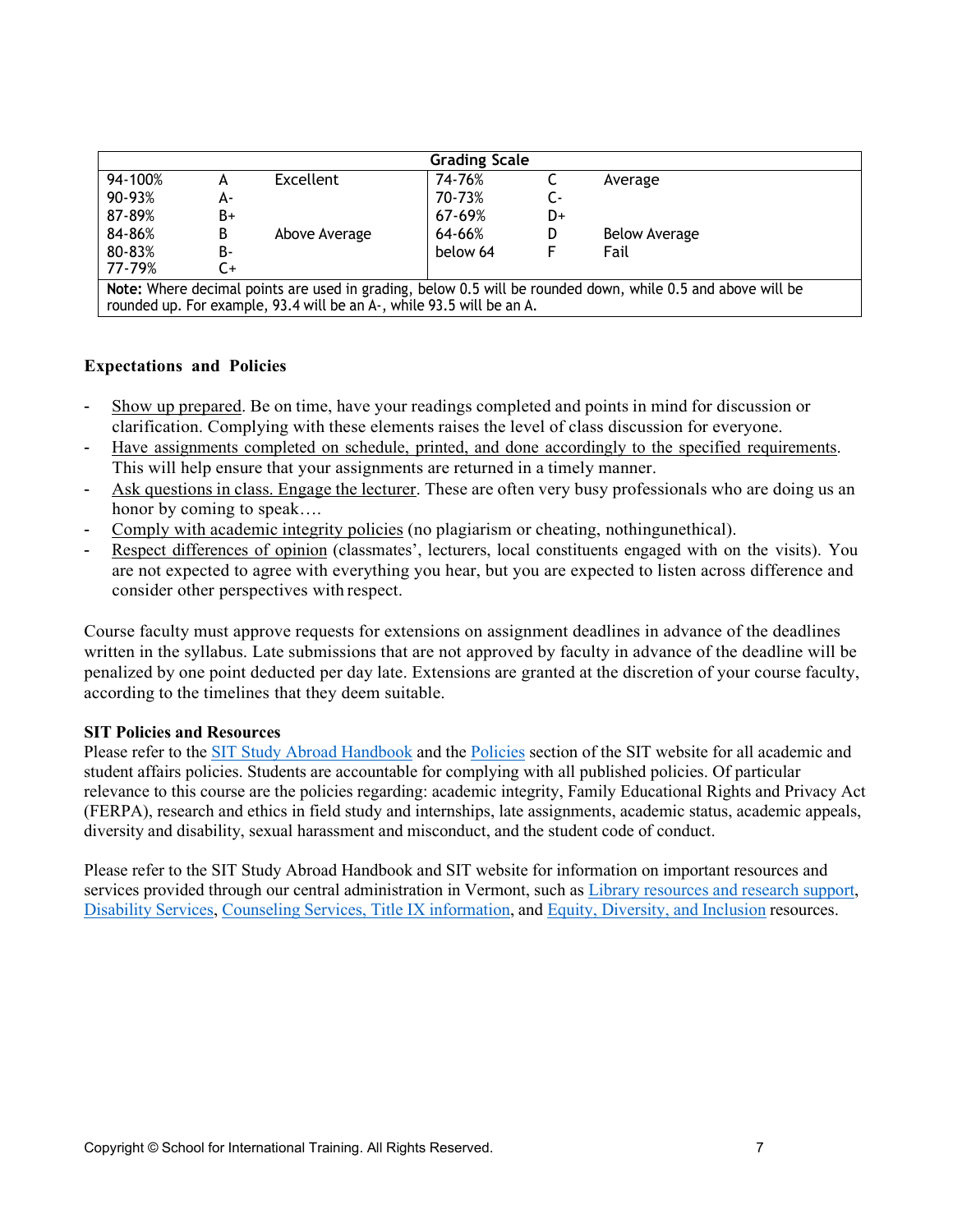## **HRCS: The Role of Civil Society Assignment Description: Case Study – Teach In**

*60 points total, 20 points per country assignment*

In each country, Local Faculty have designed a set of case studies where students split into small groups and focus on different gender justice initiatives. The case study entails undertaking an in- depth look at a particular topic over a few days, and will culminate in a 30-minute group teach-in. Case studies may involve a small group visit to women's organizations, conversations with NGO workers, rigorous study of a contemporary legal case, and/or a multiple-day excursion to a rural village.

During the case study, student groups will collaborate to gather information, develop a conceptual analysis of the topic at hand, and then convey what they learned to their peers through a group facilitated teach-in. Each group will have 30 minutes total for their Teach-in and is encouraged to be creative with the design and format of their session. Case Studies begin with a briefing by the Local Faculty where students are given background information on case study options and are split into research groups. In each country, students will be split into different groups at random.

Each case study counts equally as (20%) of your overall grade in the course. Case study Teach-in's are graded by Local Faculty based on a shared rubric. In addition, students provide peer feedback for each case study group.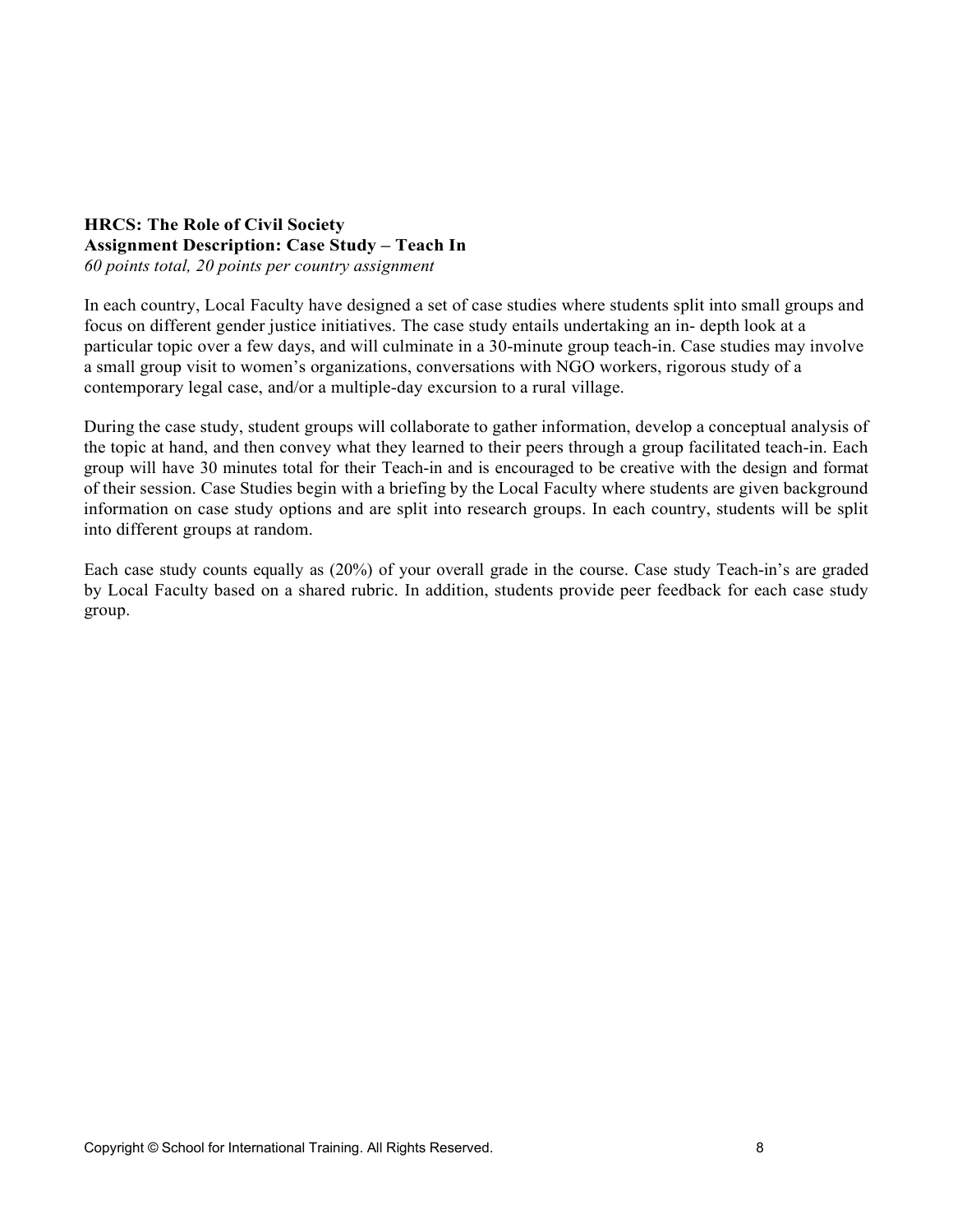## **TEACH IN – Assessment Rubric**

| <b>CRITERIA</b>                | <b>COMMENTS</b>                                                                                                                                                                                         |
|--------------------------------|---------------------------------------------------------------------------------------------------------------------------------------------------------------------------------------------------------|
| Creativity / Creative Pedagogy | Is the presentation creative in its format?                                                                                                                                                             |
|                                | Is the audience engaged?                                                                                                                                                                                |
|                                | Do the creative elements support the analysis and communicate key ideas?                                                                                                                                |
| Depth of content               | Did the session convey a depth of understanding about the topic covered?<br>Did the group draw from multiple sources or perspectives?<br>Did the presentation do justice to the complexity of the case? |
| <b>Critical Analysis</b>       | Is the presentation connected to program readings or theory with a<br>developed analysis about the topicstudied?                                                                                        |
|                                | Did the group demonstrate ingenuity and critical thinking in their                                                                                                                                      |
|                                | understanding of the case?                                                                                                                                                                              |
|                                | The purpose of the assignment is not to assess or criticize the work of an<br>organization.                                                                                                             |
| Participatory / Discussion     | Did the group use a participatory format to engage the audience?                                                                                                                                        |
|                                | Did the participatory element of the presentation develop or deepen the                                                                                                                                 |
|                                | content of the session?                                                                                                                                                                                 |
|                                | Did all group members play a role in the presentation?                                                                                                                                                  |
| Communication Skills           | Is the presentation well-organized in its structure?                                                                                                                                                    |
|                                | Were the presenters clear and comprehensible in their verbal                                                                                                                                            |
|                                | communication of the material? Was the groups body language appropriate                                                                                                                                 |
|                                | for the style of the session?                                                                                                                                                                           |
|                                | Were written or visual elements of the presentation clear and well-                                                                                                                                     |
|                                | presented?                                                                                                                                                                                              |
|                                | Were presenters responsive and strategic in their facilitation of activities or                                                                                                                         |
|                                | discussions?                                                                                                                                                                                            |